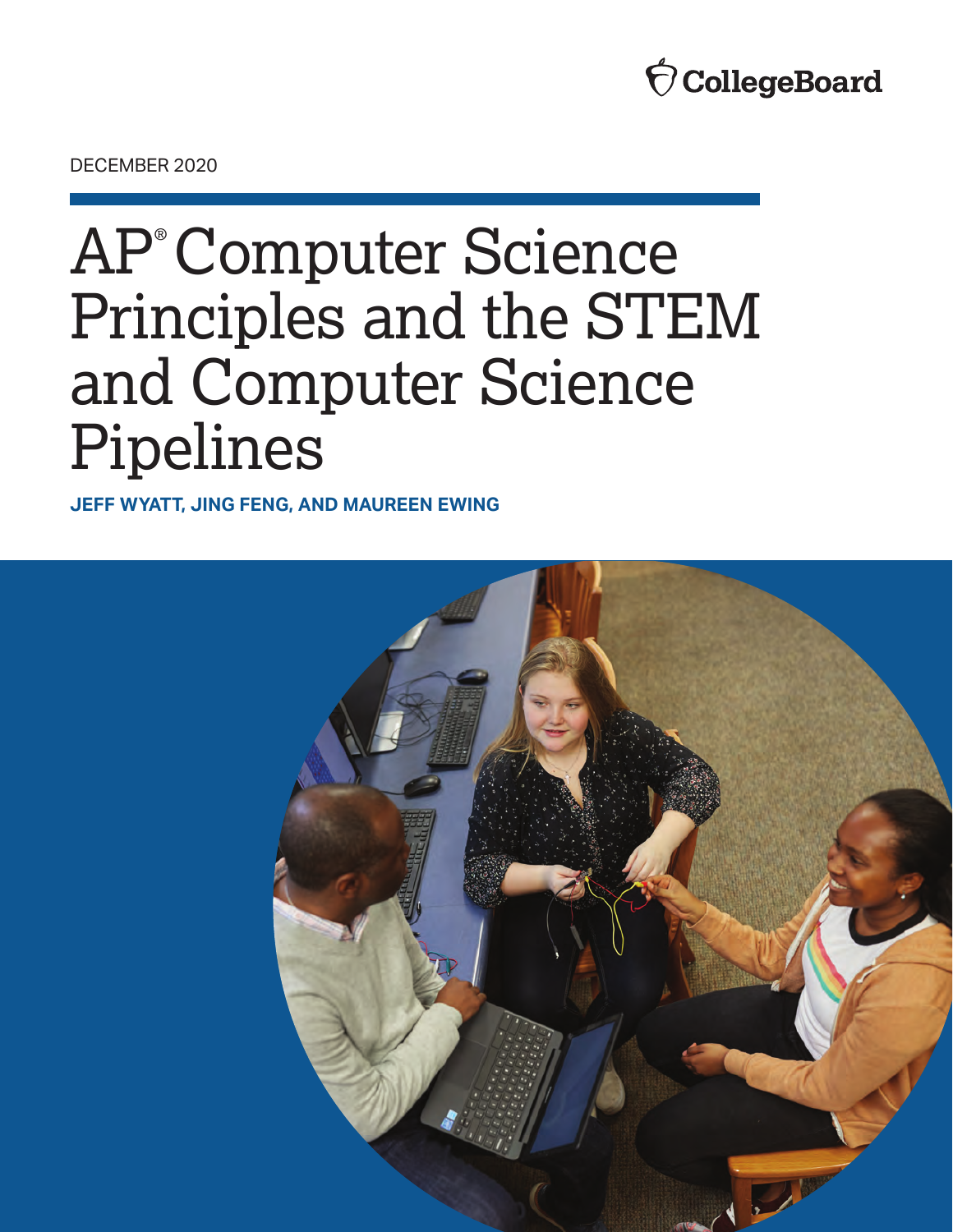## **Executive Summary**

For decades, Black, Hispanic, and female students have been underrepresented in computer science, including college majors, introductory programming courses, and the "AP® Computer Science A" Java-based programming course designed to award high school students college credit and placement into more advanced college computer science courses. This lack of representation stands to leave underrepresented students less prepared to capitalize on high paying opportunities in the science, technology, engineering, and math (STEM) fields that are expanding more rapidly than opportunities in non-STEM fields.

To address these issues, the College Board, with significant support from the National Science Foundation, launched a new AP Computer Science Principles (CSP) course and exam in the 2016-17 academic year designed to foster a wider appeal and attract more underrepresented students to computer science while still providing college-level rigor and college credit for those who demonstrate proficiency. The AP CSP course teaches the foundational concepts of computer science and includes programming skills that explore computing principles that cut across many areas of computer science, but unlike AP Computer Science A (CSA), CSP is not focused primarily on programming. The first year of CSP attracted more students than any other AP course debut. Now that the high school graduating class of 2019 has had both the opportunity to take CSP throughout high school and the opportunity to enroll in college, we examine whether CSP students who enroll in college are more likely to major in computer science or STEM and whether they are more likely to take CSA or another AP STEM in high school.

Data for our analyses come from the College Board database of students who graduated high school in either 2019 or 2016 and the National Student Clearinghouse (NSC). NSC tracks students' college enrollment, choice of major, and degree attainment for students enrolled in more than 3,100 colleges and universities in the United States. Our analyses compare CSP takers in the 2019 graduating class in terms of declared major in college and AP STEM and AP CSA taking in high school to a similar group of students in the 2016 graduating class who attended high school prior to the launch of CSP.

In the class of 2019, we find the AP CSP course attracts more diverse students than AP CSA, with a greater proportion of female, Hispanic, Black, and first-generation students taking CSP than CSA.

Our analyses demonstrate that CSP participation is positively associated with students' college major choice, with CSP students considerably more likely to declare a computer science major at the start of their first year in college, and also more likely to declare STEM majors. Specifically, CSP students are more than three times as likely to major in computer science than similar students who did not take CSP (16.9% vs. 5.2%), and differences are even larger for female and Hispanic students. The increases in college computer science majors are evident both for students who take AP CSP as their only AP STEM course in high school as well as for students who take CSP and another AP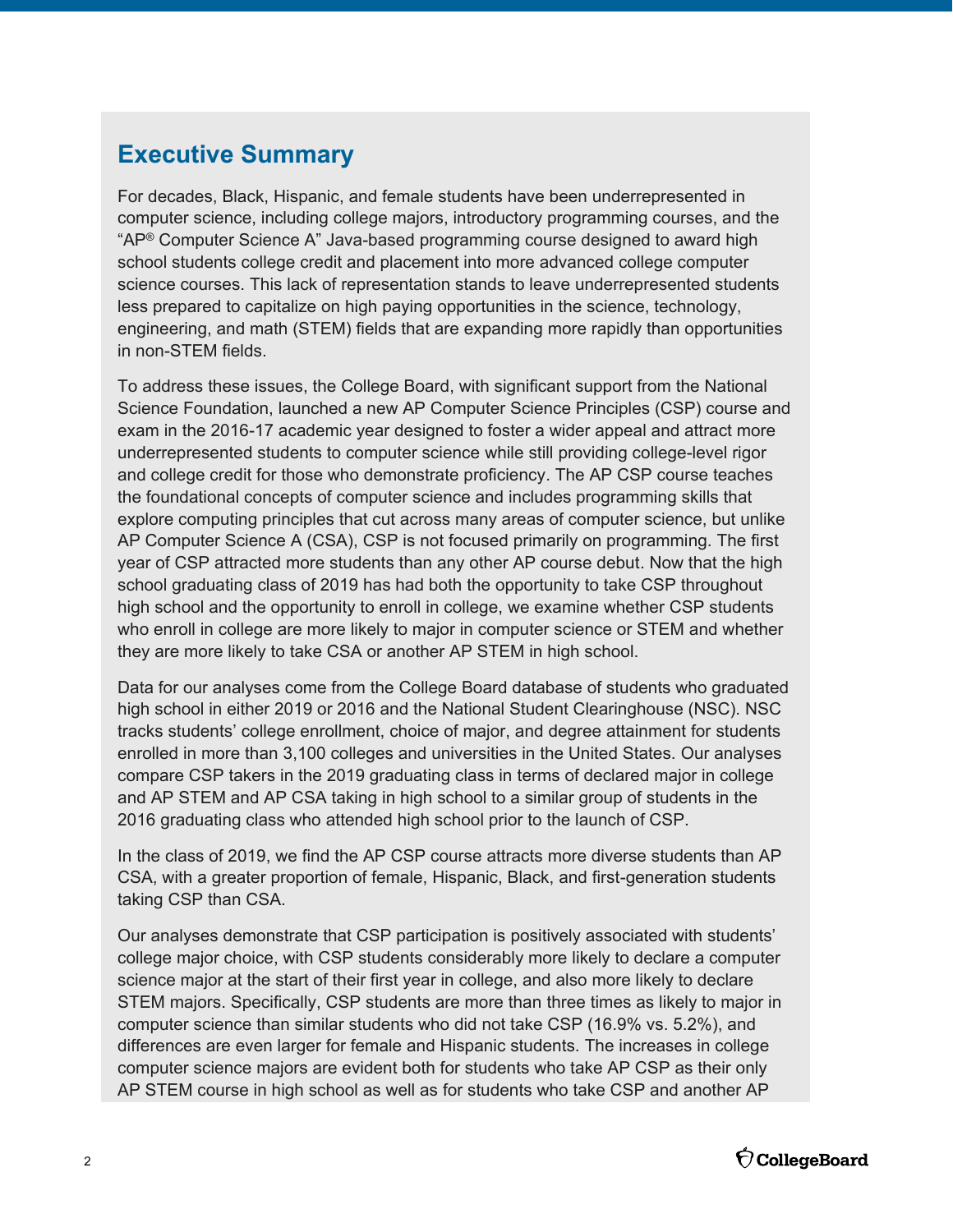STEM including CSA in high school. This result is significant given that CSP was designed to be more accessible than CSA and reach students who previously may have not participated in computing.

When we examine CSA taking by CSP and non-CSP students with similar prior achievement, we find that gaps in CSA enrollment by race/ethnicity are greatly reduced. Black students who take CSP enroll in CSA at virtually the same share as Asian CSP students, who have long led CSA participation. Altogether, CSP students are nearly twice as likely to enroll in CSA compared to similar non-CSP students (32.5% vs. 18.2%). This result holds for female, Hispanic, and first-generation students, and is even larger for Black CSP students, who are three times more likely to later enroll in CSA if they take CSP.

Finally, our analyses suggest that CSP serves as a stepping-stone to other advanced AP STEM coursework for most CSP students. In the class of 2019, CSP was the first AP STEM course for more than half of CSP students, and more so for Black students (68%), Hispanic students (59%), and first-generation students (60%).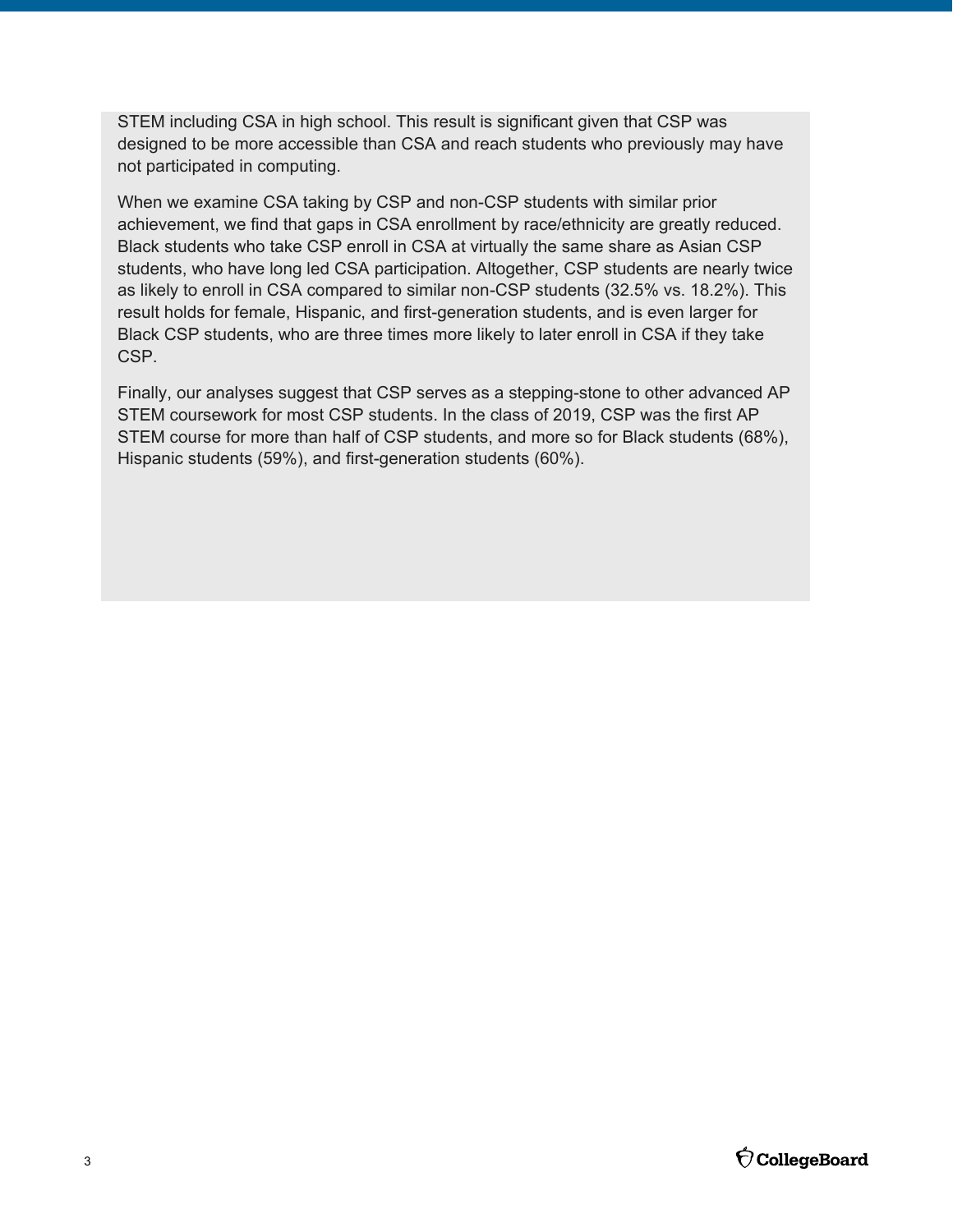# **Contents**

| AP CSP and Subsequent Computer Science and STEM Majoring in College 9 |  |
|-----------------------------------------------------------------------|--|
| AP CSP and Subsequent AP CSA and AP STEM Taking in High School 12     |  |
|                                                                       |  |
|                                                                       |  |
|                                                                       |  |
|                                                                       |  |

# **Figures and Tables**

| Figure 1: Percentage Composition of AP CSP and AP CSA Students 9         |  |
|--------------------------------------------------------------------------|--|
| Figure 2: The Percentage of CSP and Non-CSP Students Who Major in CS 10  |  |
| Figure 3: The Percentage of CSP and Non-CSP Students Who Major in CS, by |  |
| Figure 4: The Percentage of CSP and Non-CSP Students Who Major in STEM12 |  |
| Figure 5: The Percentage of CSP and Non-CSP Students Who Take CSA 13     |  |
| Figure 6: The Percentage of CSP and Non-CSP Students Who Take A          |  |
| Figure 7: The Percentage of Students for Whom CSP Is the First AP STEM   |  |

**[Table A - 1: Composition of Students Taking CSP and CSA](#page-16-0)** ............................. 17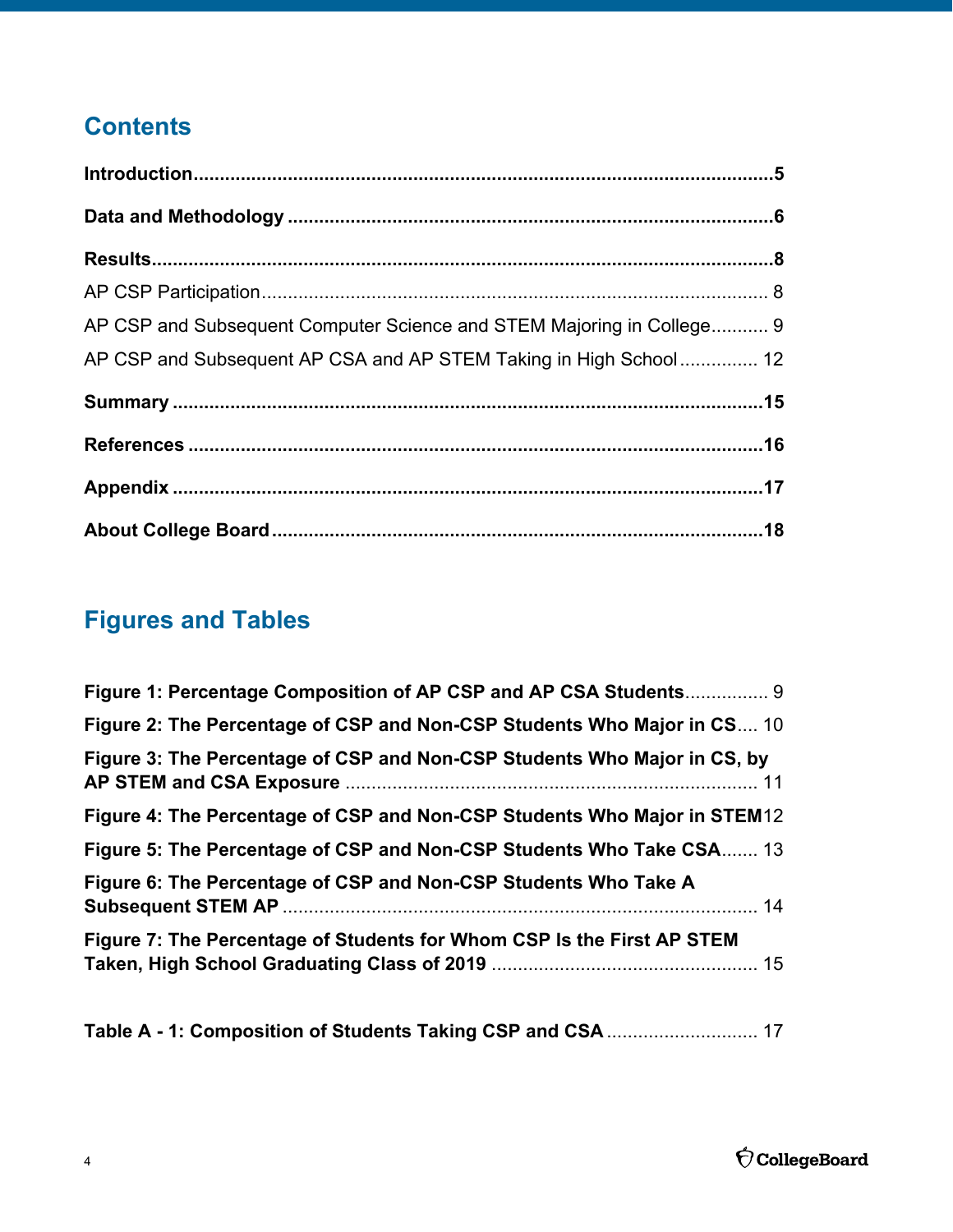## <span id="page-4-0"></span>**Introduction**

Computer science enables the development of new technology and innovations in every field and has far-reaching applications for the workforce of tomorrow. Opportunities in high paying STEM jobs are expanding and the number of jobs for computer science and research scientists is expected to grow 15% between 2019 and 2029, compared to 11% for all computer occupations and just 4% for all occupations (Occupational Outlook Handbook 2020). Despite this projected growth, few students, especially underrepresented students, have historically enrolled in advanced high school computer science courses (e.g., AP Computer Science A) or declared a major in computer science in college (U.S. Department of Education 2012).

Limited enrollment in computer science courses in high school is problematic given research finds most decisions to pursue a degree in computer science, especially among young women, begin before college (Cheryan, Ziegler, and Montoya 2017; Google 2014). Furthermore, the opportunity to participate in computer science courses and other computing-related activities in high school is related to an increased interest in a computer science major (Google 2014). In response, the College Board, with significant support from the Nation Science Foundation, embarked on a major effort in late 2009 to develop a new course called AP Computer Science Principles (CSP). This new course aims to foster a wider appeal, particularly among students traditionally underrepresented in computer science, by teaching the foundational concepts of computer science. While the new course includes programming skills to explore computing and principles that cut across many areas of computer science, this is not the primary focus as it is in the Java-based AP Computer Science A (CSA) course.

The end of course assessment for AP CSP is also unique. In addition to traditional multiplechoice items, students complete a performance task over the course of the school year where they create a program to solve a problem, enable innovation, explore personal interests, or express creativity. Students can collaborate with their partner(s) during aspects of this task, including development of program code. The emphasis on programming as a collaborative and creative process is thought to especially appeal to students who traditionally may have felt they did not belong in computer science. As Cheryan, Ziegler, and Montoya (2017) put it, "Efforts to increase women's participation in computer science, engineering, and physics may benefit from changing masculine cultures and providing students with early experiences that signal equally to both girls and boys that they belong and can succeed in these fields." Research suggests that one of the main benefits of a collaborative environment is the impact on students' beliefs about themselves (Johnson and Johnson 1989). Through working in groups or using pair programming strategies, students are given the opportunity to discuss their ideas freely and tend to be more comfortable expressing their ideas during the problem-solving process (Braught, Wahls, and Eby 2011).

The first year of CSP attracted more students than any other AP course debut. Now that the high school graduating class of 2019 has had the opportunity to take CSP as sophomores, juniors, or seniors, we have ample data to generate early evidence on the relationship between AP CSP participation and subsequent STEM and computer science interest and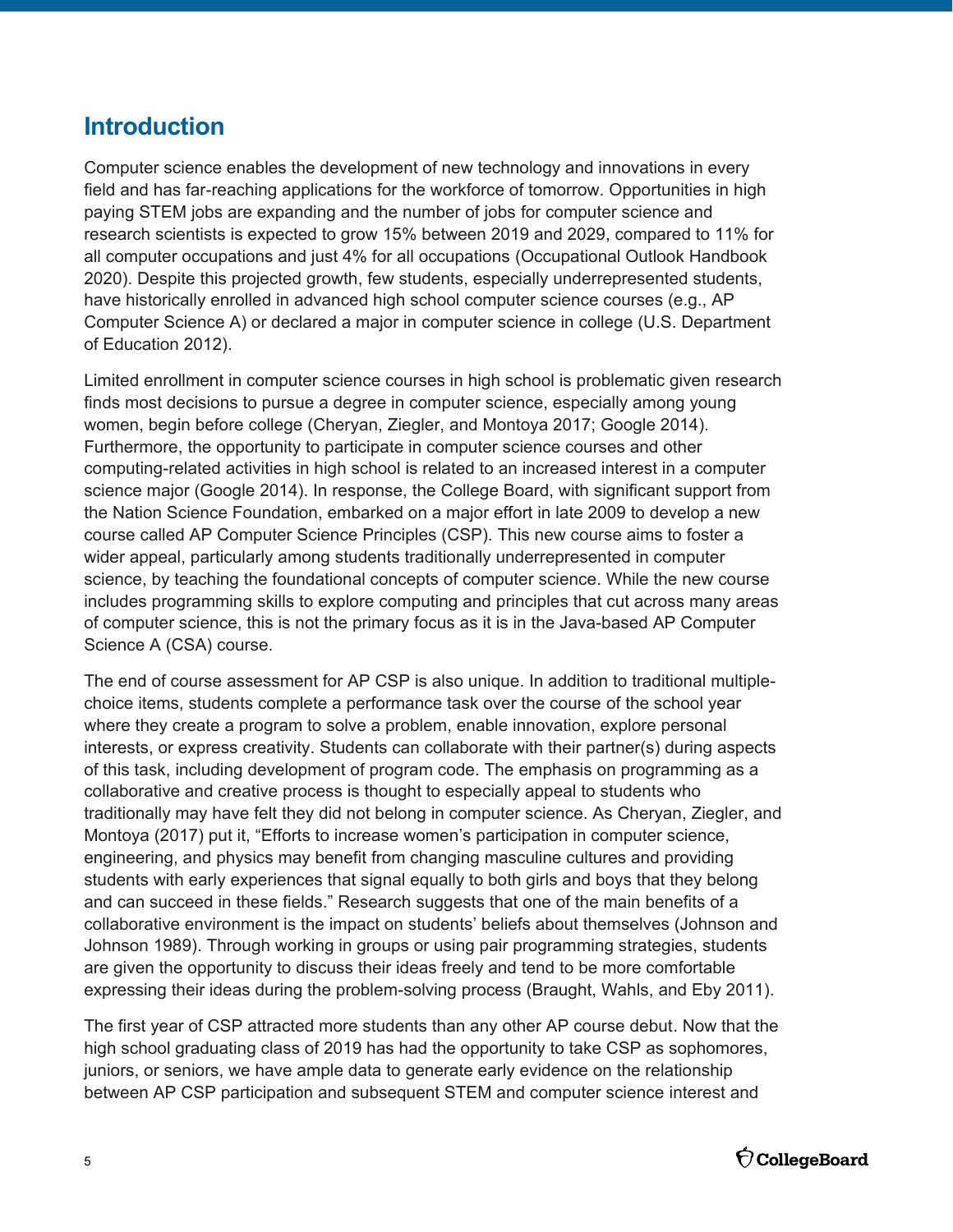<span id="page-5-0"></span>participation in high school and college. Prior AP research demonstrates a positive relationship between AP participation and STEM outcomes in college (Tai, Liu, Almarode, and Fan 2010; Mattern, Shaw, Ewing 2011; Smith, Jagesic, Wyatt, and Ewing 2017). The most recent study finds that AP STEM students are 13 percentage points more likely to complete a STEM major than similar non-AP STEM peers and that positive results hold for female, underrepresented minority students, and first-generation students (Smith, Jagesic, Wyatt, and Ewing 2018). However, CSP had not yet launched at the time of these studies and, thus, has not yet been examined. One exception is research by Sax et al. (2020) who surveyed first-time college students in fall 2017 attending approximately 170 institutions to find that students who take AP CSP are more representative of groups historically underrepresented in computing with a greater proportion of women, Hispanic, Black, and first-generation students reporting enrollment in CSP compared to CSA during high school. The survey also finds that nearly 17% of students who take CSP select a computing major at the start of their first year in college and are also likely to select other STEM-focused and business-related majors. Students who take CSA only or take both CSP and CSA are even more likely to select a computing major. The Sax et al. (2020) survey was conducted just one year after the CSP course launched, capturing only those students who took AP CSP as high school seniors, and did not attempt to isolate the effect of CSP on student outcomes by controlling for other factors that are related to course taking and college major choice decisions.

In this study, we build on prior work by investigating three specific research questions:

- 1) Is CSP diversifying the pipeline of students taking AP computer science?
- 2) After taking CSP and enrolling in college, are students more likely to major in computer science or, more broadly, in STEM?
- 3) After taking CSP, are students more likely to go on to take AP CSA or another AP STEM course? Is CSP serving as the introduction to AP STEM coursework for those who take it?

## **Data and Methodology**

Data for our analyses come from the College Board database of students who graduated from high school in either 2019 or 2016 and the National Student Clearinghouse (NSC). NSC tracks students' postsecondary enrollment and degree attainment for over 3,100 twoyear and four-year colleges and universities in the United States. $^{\rm 1}$  Students in the high school class of 2019 had the opportunity to take CSP in 10th grade, when AP CSP Exam was administered for the first time in May 2017, or later in 11th grade or 12th grade. Approximately 65,000 students in the class of 2019 took the Computer Science Principles (CSP) Exam at some point during high school.

<sup>1</sup> A list of participating institutions in provided here: https://www.studentclearinghouse.org/colleges/enrollmentreporting/enrollment-reporting-institutions/.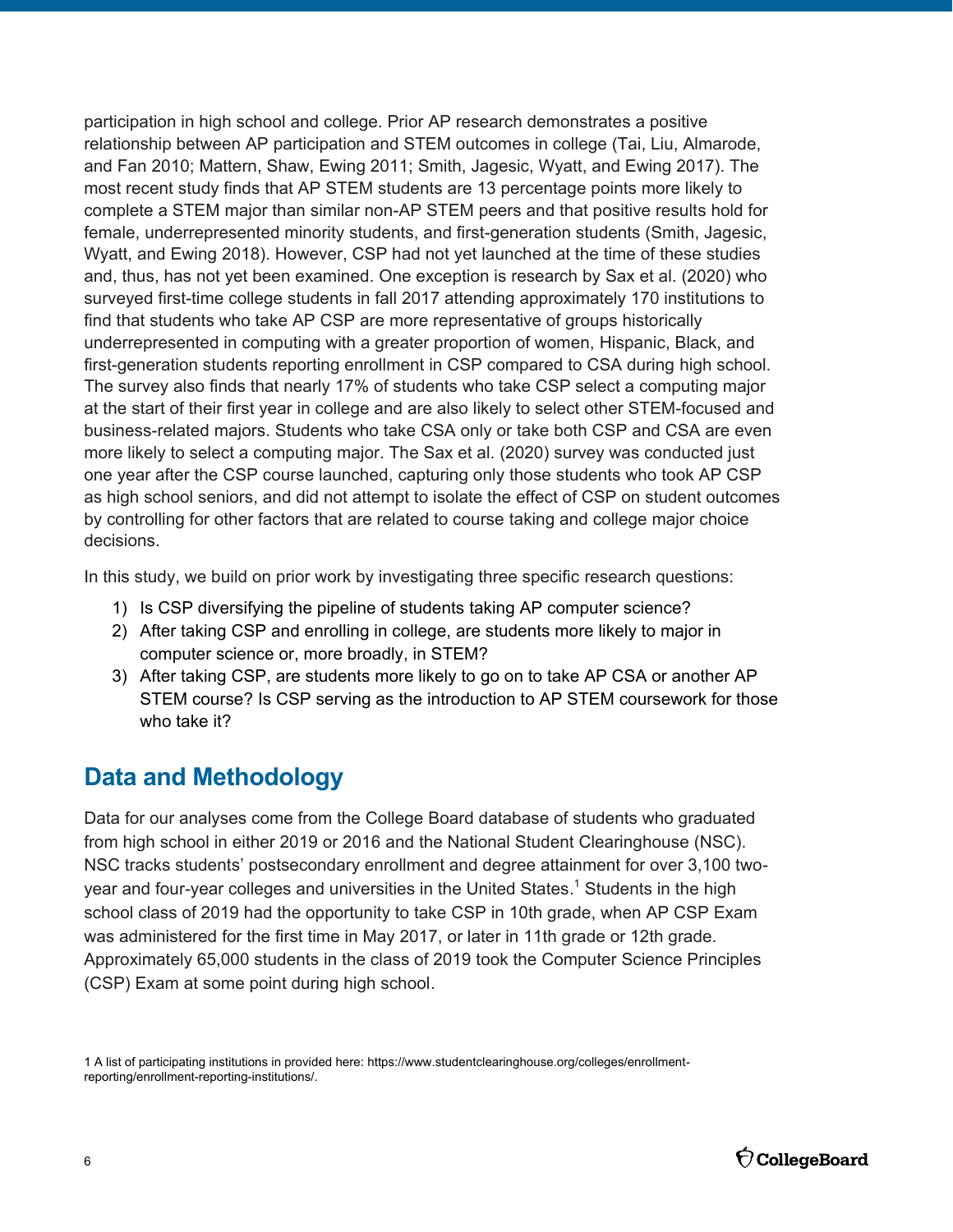To address our first research question, we analyze the AP Exam taking patterns of students in the class of 2019 to understand if CSP attracts a more diverse group of students than the traditional CSA course. While the number of Black and Hispanic students taking CSA has increased by almost 40% in the three years between 2016 and 2019, the composition of CSA nonetheless reflects the gender and racial disparities that we see in computer science in general. We compare the composition of CSP takers in the 2019 graduating class to those of CSA takers in that same graduating class to further explore whether CSP is diversifying the AP computer science pipeline.

For our second research question, we compare CSP takers in the 2019 graduating class in terms of computer science (CS) and STEM majoring to a similar group of students in the 2016 graduating class. We analyze the high school graduating class of 2016 for this comparison as these students graduated high school the year prior to the launch of the CSP and, as a result, did not have CSP available to them. All students in our sample came from 2019 and 2016 graduating classes and also took the SAT $^\circ$  and self-reported their gender, ethnicity, parental education, and high school GPA (HSGPA), and immediately enrolled in a four-year college after high school. Additionally, to be included in our analysis for the second research question, students must have declared a major with a valid Classification of Instructional Programs (CIP) code, which is a six-digit number maintained by the National Center for Education Statistics (NCES) used to group similar fields of study.<sup>2</sup> CIP codes are used to categorize majors. Majors beginning with "11" were categorized as computer science and STEM majors were identified based largely on a taxonomy from the Department of Homeland Security.<sup>3</sup>

To account for many of the differences between CSP and non-CSP students that may be related to high school AP course taking decisions and choice of college major, we employ a matching methodology based on the Godfrey Exact Match (GEM) approach (Godfrey 2016). CSP students in the class of 2019 are matched to non-CSP students in the class of 2016 exactly on gender, race/ethnicity, parental education, self-reported HSGPA, and to within 20 points on both the ERW and math sections of the SAT. In other words, each CSP student from the 2019 graduating class is matched to a student from the 2016 graduating class who did not have the opportunity to take CSP and each resulting matched pair has the same gender, race/ethnicity, parental education level, and self-reported HSGPA, and very similar SAT scores.<sup>4</sup> In our sample for both the second and third research questions, CSP students from the 2019 cohort are required to have attended a high school that continuously offered CSP from 2016-17 through 2018-19. Our methodology gives priority to students from the same high school to better control for differences across high schools. In our sample, approximately 35% of matched students attended the same high school. Even with this

[<sup>\(</sup>https://collegereadiness.collegeboard.org/pdf/higher-ed-brief-sat-concordance.pdf\)](https://collegereadiness.collegeboard.org/pdf/higher-ed-brief-sat-concordance.pdf). We used the students highest and lowest SAT scores, and both the CSP students and non-CSP students had to be within 20 points on any combination of scores (high-to-high, high-to-low, low-to-high, low-to-low).



<sup>2.</sup> Please se[e https://nces.ed.gov/ipeds/cipcode/browse.aspx?y=55](https://nces.ed.gov/ipeds/cipcode/browse.aspx?y=55) for more information.

<sup>3.</sup> Please se[e https://www.ice.gov/sites/default/files/documents/Document/2014/stem-list.pdf](https://www.ice.gov/sites/default/files/documents/Document/2014/stem-list.pdf)

<sup>4.</sup> SAT scores from the 2016 were on the old scale and concorded to the current scale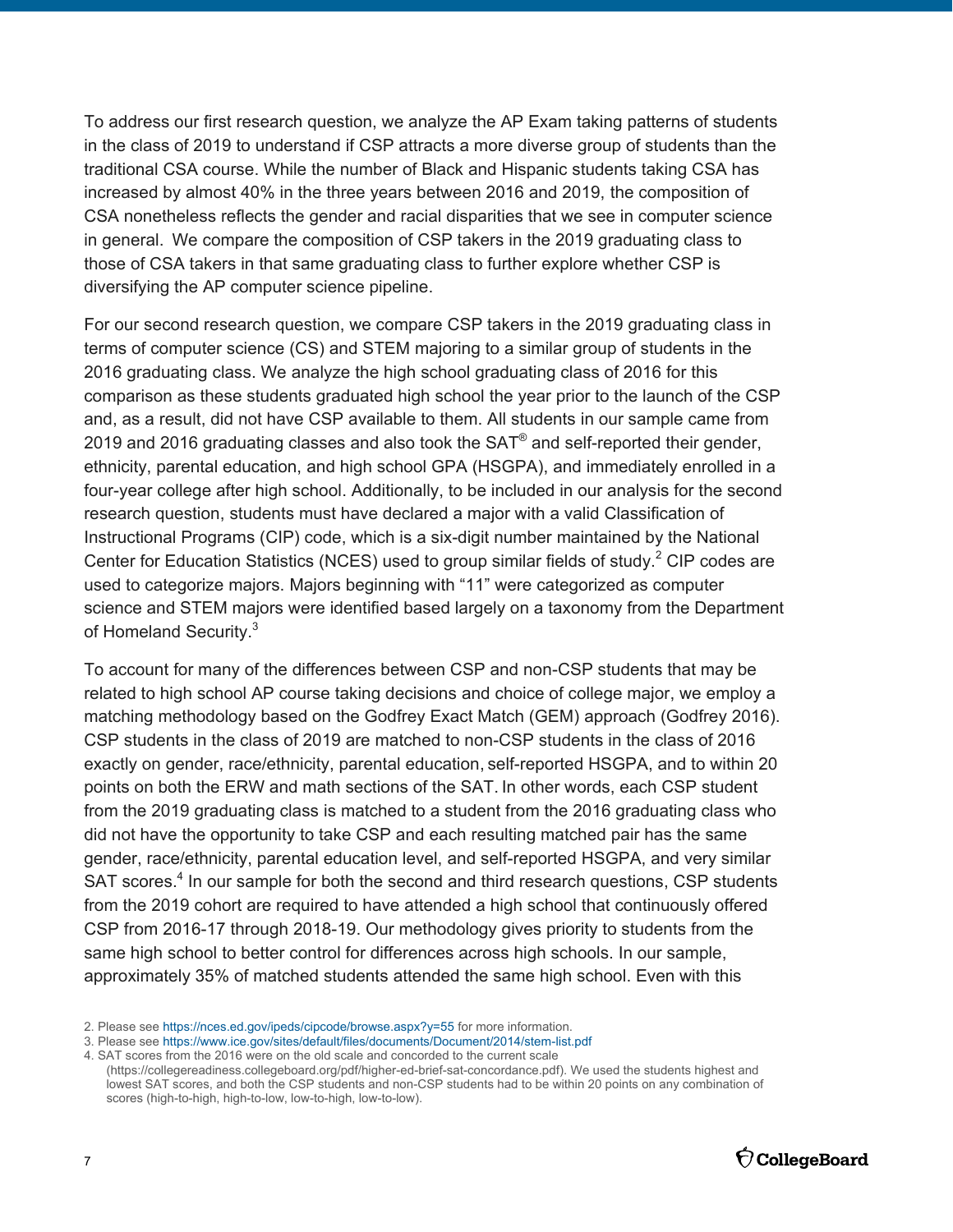<span id="page-7-0"></span>approach and a robust set of matching variables, we are unable to control for all factors that may influence our outcomes of interest and the results do not support causal claims.

Our third research question investigates whether CSP students go on to take CSA or another AP STEM course in high school and relies on a similar data set to the one we utilize for the second research question, but is not limited to students who enroll in college. We use an identical matching methodology to the one described to address the second research question. Our final sample sizes differ for each analysis, ranging from 11,220 to 36,848 students depending on the sample criteria. Each sample is comprised of an equal number of both CSP and non-CSP students.

## **Results**

#### **AP CSP Participation**

Figure 1 shows the characteristics of students in the class of 2019 who take CSP and CSA by gender, race/ethnicity, and first-generation status. First-generation status is derived from the parental education variable and represents students whose parents' combined highest education completed was at most a high school diploma. Results in Figure 1 indicate that students who take AP CSP are more representative of groups historically underrepresented in computing with a greater proportion of female, Hispanic, Black, and first-generation students taking CSP in the class of 2019 than AP CSA. Female students account for 32% of CSP students compared to just 24% of CSA students, while the proportion of Black, Hispanic, and first-generation students taking CSP is almost double that of CSA. Appendix Table A-1 provides more information on CSP participation among student subgroups.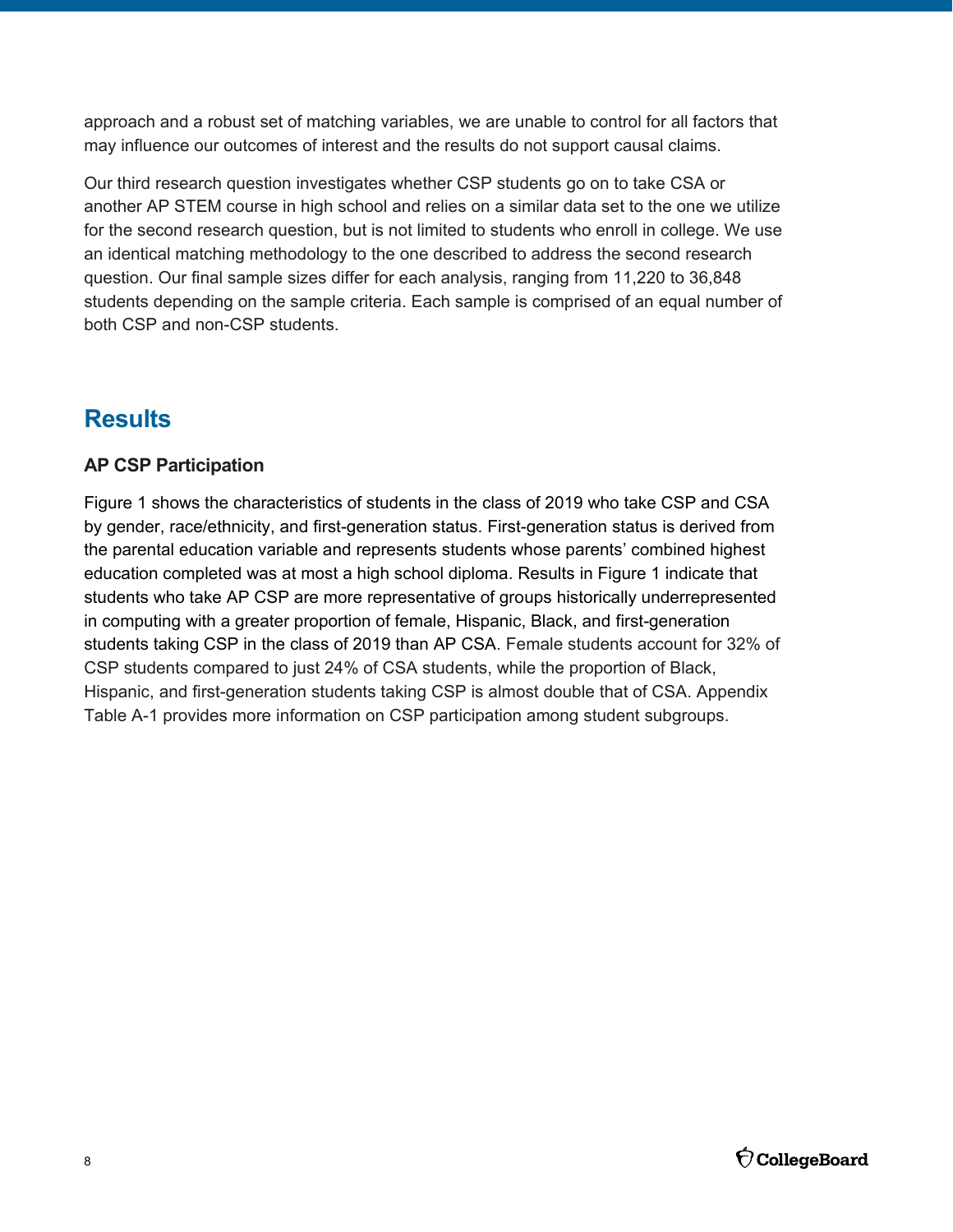

#### <span id="page-8-0"></span>**Figure 1: Percentage Composition of AP CSP and AP CSA Students**

Note: In the graduating class of 2019, there are 65,639 students who took CSP and 64,474 students who took CSA.

#### **AP CSP and Subsequent Computer Science and STEM Majoring in College**

Figure 2 conveys the percentage of students who declare a CS major at the start of their first year in college for both CSP and non-CSP students. Students taking CSP are three times more likely to declare a major in computer science, 16.9% vs. 5.2%, with the rate of CS majoring among CSP students being 11.7 percentage points higher than that of non-CSP students.

Figure 2 also shows variation by student group. While CSP students consistently have higher rates of CS majoring than the non-CSP students, the magnitude of the difference varies by student group. Female CSP students are over five times as likely (10.5 vs. 2.0) to major in CS, Black students over two times as likely, Hispanic students over three times as likely, and first-generation students over three times as likely. Overall, 16.9% of CSP students in our matched sample declared a computer science major compared to 10.5% of female students, 19.1% of Asian students, 19.8% of Black students, 14.7% of Hispanic students, and 17.4% of first-generation students.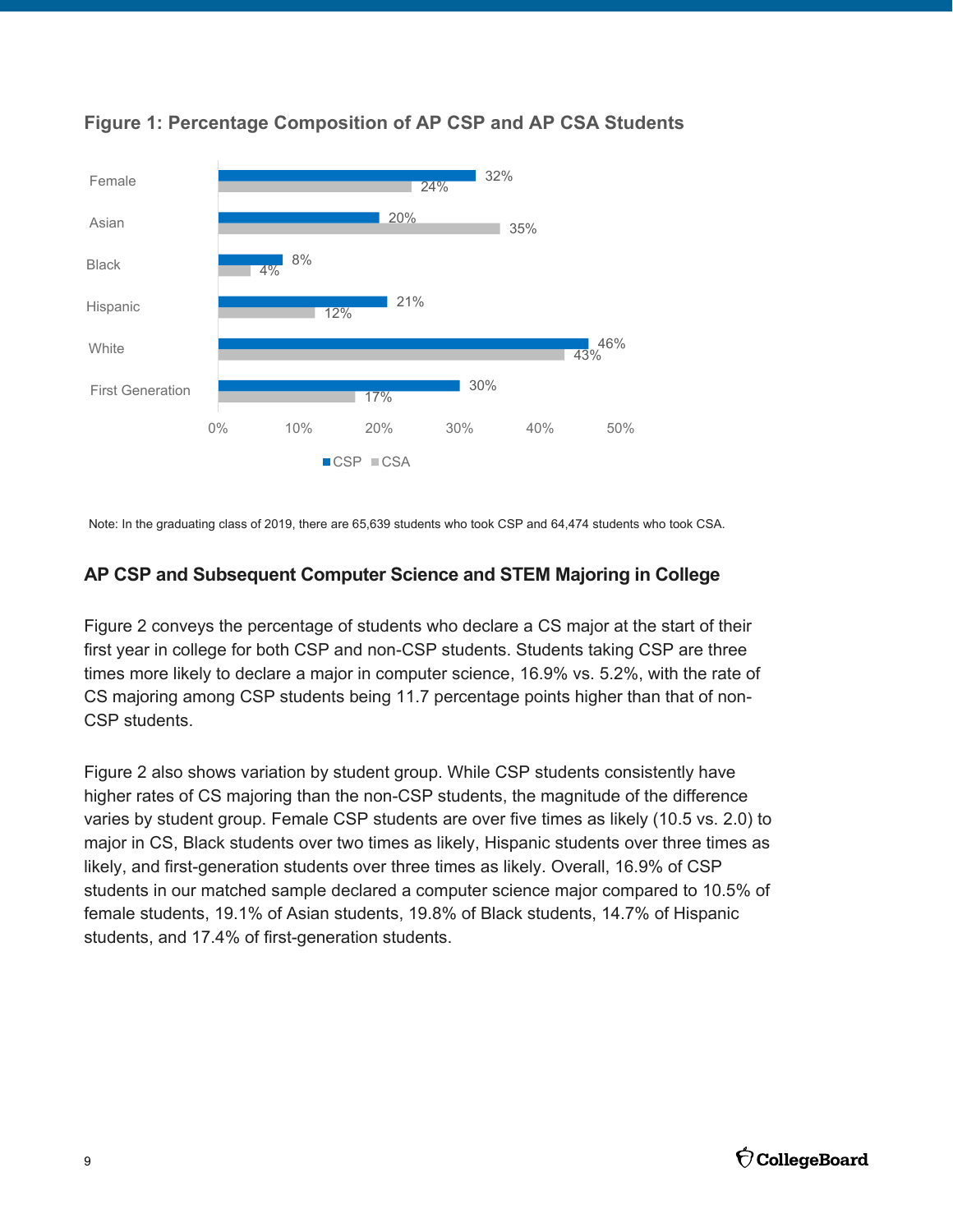

<span id="page-9-0"></span>

Note: This sample includes 36,848 students, 18,424 each of CSP and non-CSP students who are matched on academic performance and background characteristics. The non-CSP students graduated in 2016 while the CSP graduated in 2019, with all students enrolling in a four-year college and declared a major. The CSP students attended a high school that offered CSP continuously from 2017 through 2019. All differences between the CSP students and the non-CSP students are significant at the .05 level. PP represents percentage point.

We conduct additional analyses to understand if the likelihood of declaring a CS major for CSP students overall holds for students who take CSP as their only AP STEM course in high school. These analyses also address the extent to which the likelihood of declaring a CS major changes for students who take both CSP and CSA, or those who take CSP and another AP STEM. The "Overall" bar in Figure 3 corresponds to the same "Overall" result presented in Figure 2 and indicates as previously noted that CSP students overall are 11.7 percentage points more likely to major in computer science than non-CSP students. The other three bars in Figure 3 provide results for three subgroups of CSP takers: (1) those who take both CSP and CSA in high school (labeled "With CSA"), (2) those who take CSP as their only AP STEM in high school (labeled "CSP as Only AP STEM") and (3) those who take CSP and one or more AP STEM Exam(s), either CSA and/or any other AP STEM Exam (labeled "CSP + AP STEM").

Results in Figure 3 indicate that all CSP students, regardless of whether they take a subsequent AP CSA or AP STEM Exam in high school, are more likely to declare a CS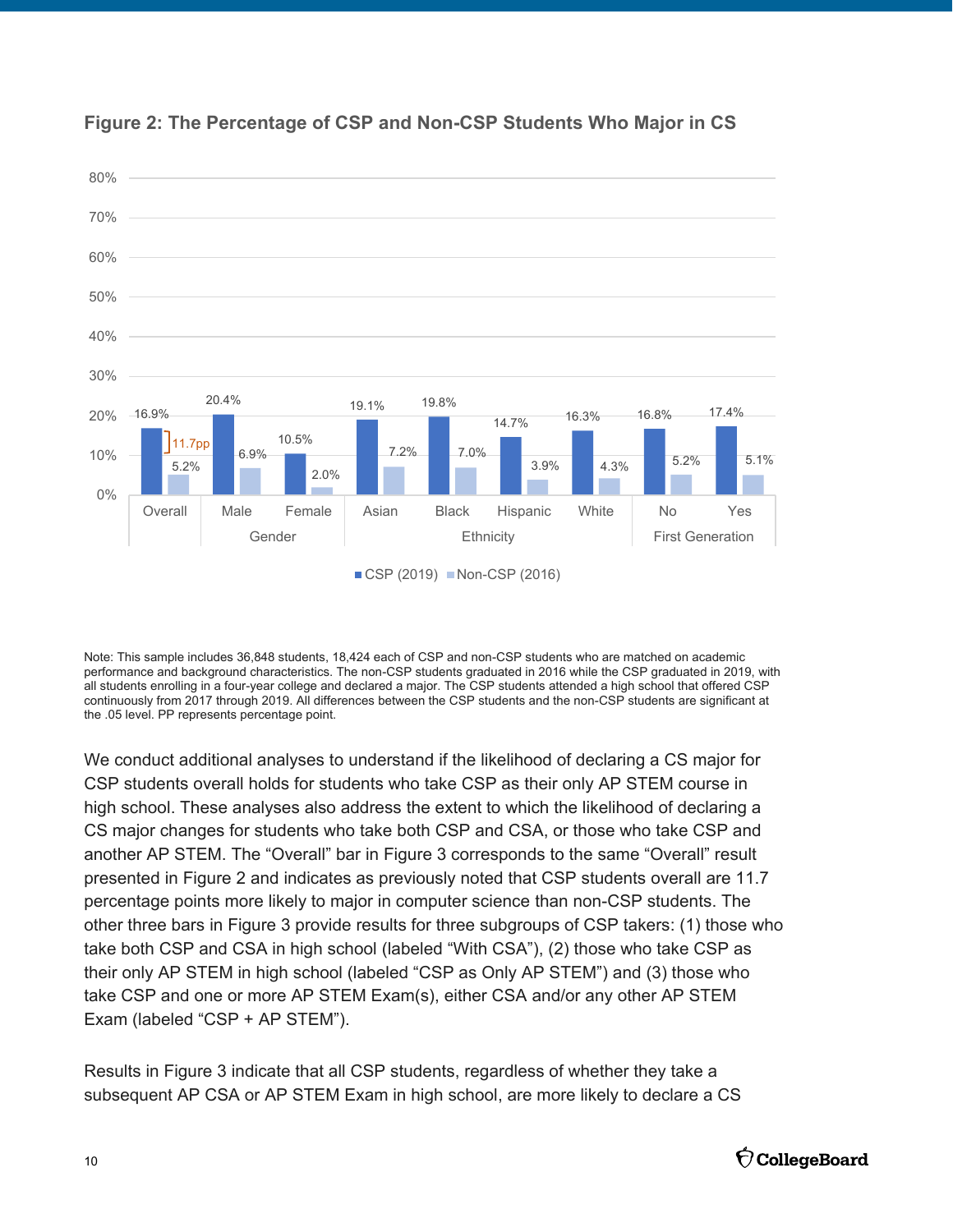<span id="page-10-0"></span>major once they enroll in college. Specifically, students who take CSP as their only AP STEM Exam in high school are 11.9 percentage points more likely to declare a CS major than students who take no AP STEM Exams (15.6% vs. 3.7%). Students who take CSP and another AP STEM are 12.7 percentage points more likely to major in CS than students who take an AP STEM other than CSP (18.6% vs. 5.9%). Finally, as expected, students who take CSP and CSA are even more likely (16.5 percentage points) to declare a major in computer science than similar students in the 2016 cohort who only take CSA, as CSP was not available to them.

16.9% 38.3% 15.6% 18.6% 5.2% 21.8% 3.7% 5.9% 0% 10% 20% 30% 40% 50% 60% 70% 80% Overall With CSA CSP as Only AP STEM CSP + AP STEM  $CSP(2019)$  Non-CSP $(2016)$ 11.7pp

**Figure 3: The Percentage of CSP and Non-CSP Students Who Major in CS, by AP STEM and CSA Exposure** 

Note: This sample includes 36,848 students, 18,424 each of CSP and non-CSP students who were matched on academic performance and background characteristics. The non-CSP students graduated in 2016 while the CSP graduated in 2019, with all students enrolling in a four-year college and declared a major. The CSP students attended a high school that offered CSP continuously from 2017 through 2019. All differences between the CSP students and the non-CSP students are significant at the .05 level. PP represents percentage point.

Figure 4 displays the percentage of students who declare a STEM major at the start of their first year of college at a four-year institution. CSP students are 11.6 percentage points more likely to declare a STEM major in college than similar students who did not take CSP (48.9% vs. 37.3%). CSP students have higher rates of STEM majoring for all the subgroups studied, although the magnitude of the difference varies slightly by student group. For example, compared to similar students who do not take CSP, Black CSP students are 15.2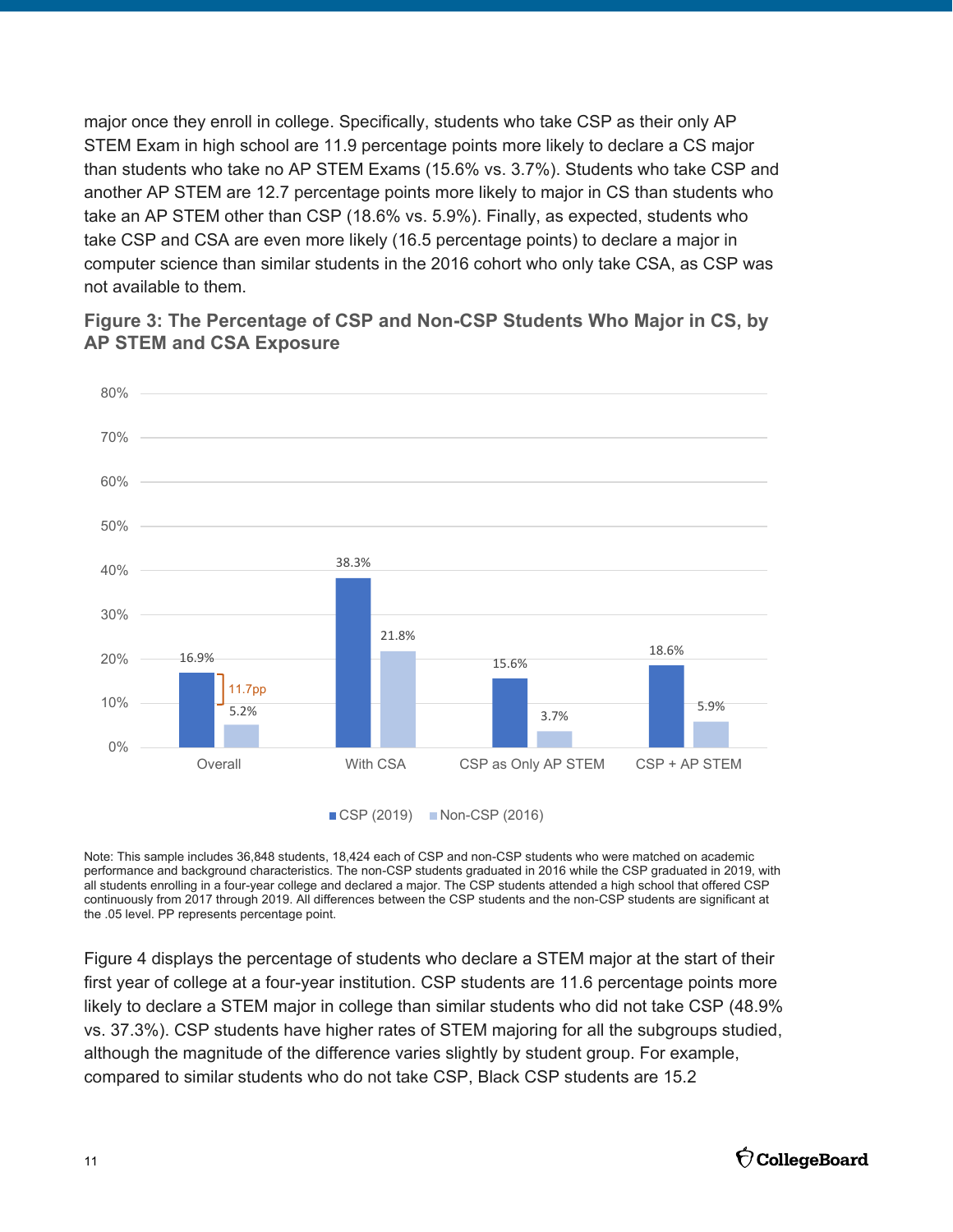<span id="page-11-0"></span>percentage points more likely to major in STEM and first-generation CSP students are 12.7 percentage points more likely to major in STEM in college.



**Figure 4: The Percentage of CSP and Non-CSP Students Who Major in STEM** 

■ CSP (2019) Non-CSP (2016)

Note: This sample includes 36,848 students, 18,424 each of CSP and non-CSP students who are matched on academic performance and background characteristics. The non-CSP students graduated in 2016 while the CSP graduated in 2019, with all students enrolling in a four-year college and declared a major. The CSP students attended a high school that offered CSP continuously from 2017 through 2019. All differences between the CSP students and the non-CSP students are significant at the .05 level. PP represents percentage point.

#### **AP CSP and Subsequent AP CSA and AP STEM Taking in High School**

Next, we examine subsequent AP CSA and AP STEM taking for students who take CSP in either 10th or 11th grade. Figure 5 displays the percentage of students who take CSP and subsequently take CSA compared to the percentage of non-CSP students who take CSA. As can be seen in the overall sample, CSP students are nearly twice as likely (32.5% vs. 18.2%) to enroll in CSA compared to similar high school students before CSP was available. This result holds for female, Hispanic, and first-generation students, and is even larger for Black CSP students, who are three times more likely to later enroll in CSA if they have taken CSP (33.0% vs. 9.4%). As Figure 5 shows, gaps in CSA taking by race/ethnicity are substantially reduced among students taking CSP. Specifically, among those who did not take CSP because it was not yet available, 23.5% of Asian students, 9.4% of Black students, 14.8% of Hispanic students, and 15.4% of White students subsequently take CSA. By comparison, CSA participation among CSP students is very similar across racial/ethnic groups: 33.3% of Asian students, 33.0% of Black students, 30.6% of Hispanic students, and 32.4% of White students.

80%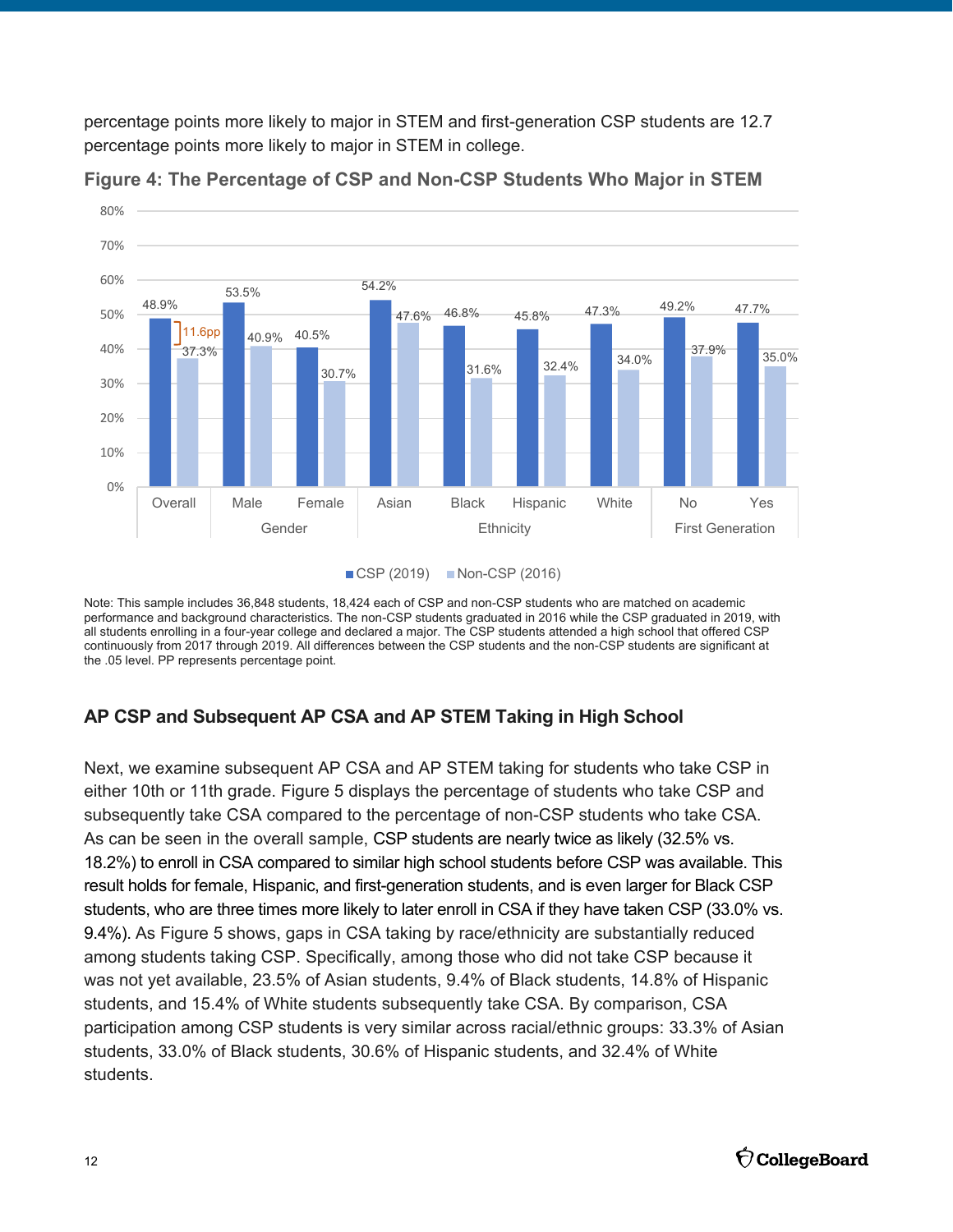

#### <span id="page-12-0"></span>**Figure 5: The Percentage of CSP and Non-CSP Students Who Subsequently Take CSA**

Figure 6 displays the percentage of CSP students in 10th or 11th grade who subsequently take another STEM AP Exam in 11th or 12th grade compared to the percentage of matched non-CSP students who take an AP STEM Exam. The CSP students have no prior or concurrent AP STEM Exams. In the overall group, 64.7% of CSP students take an AP STEM Exam compared to 60% of all non-CSP students, a difference of 4.7 percentage points. This positive difference for CSP takers is present across all student groups, although the magnitude of the difference varies by subgroup. The difference is about the same for first-generation students (4.8 percentage points), lower for Asian (2.4 percentage points) and female (2.7 percentage points) students, and higher for Black (7.2 percentage points) and Hispanic (5.7 percentage points) students.

Note: This sample includes 11,220 students, 5,610 each of CSP and non-CSP students who were matched on academic performance and background characteristics. The non-CSP students graduated in 2016 while the CSP graduated in 2019 and took the CSP Exam in either 10th grade or 11th grade as their first AP STEM Exam. The CSP students attended a high school that offered CSP continuously from 2017 through 2019 and continuously offered CSA from 2014 through 2019. All differences between the CSP students and the non-CSP students are significant at the .05 level. PP represents percentage point.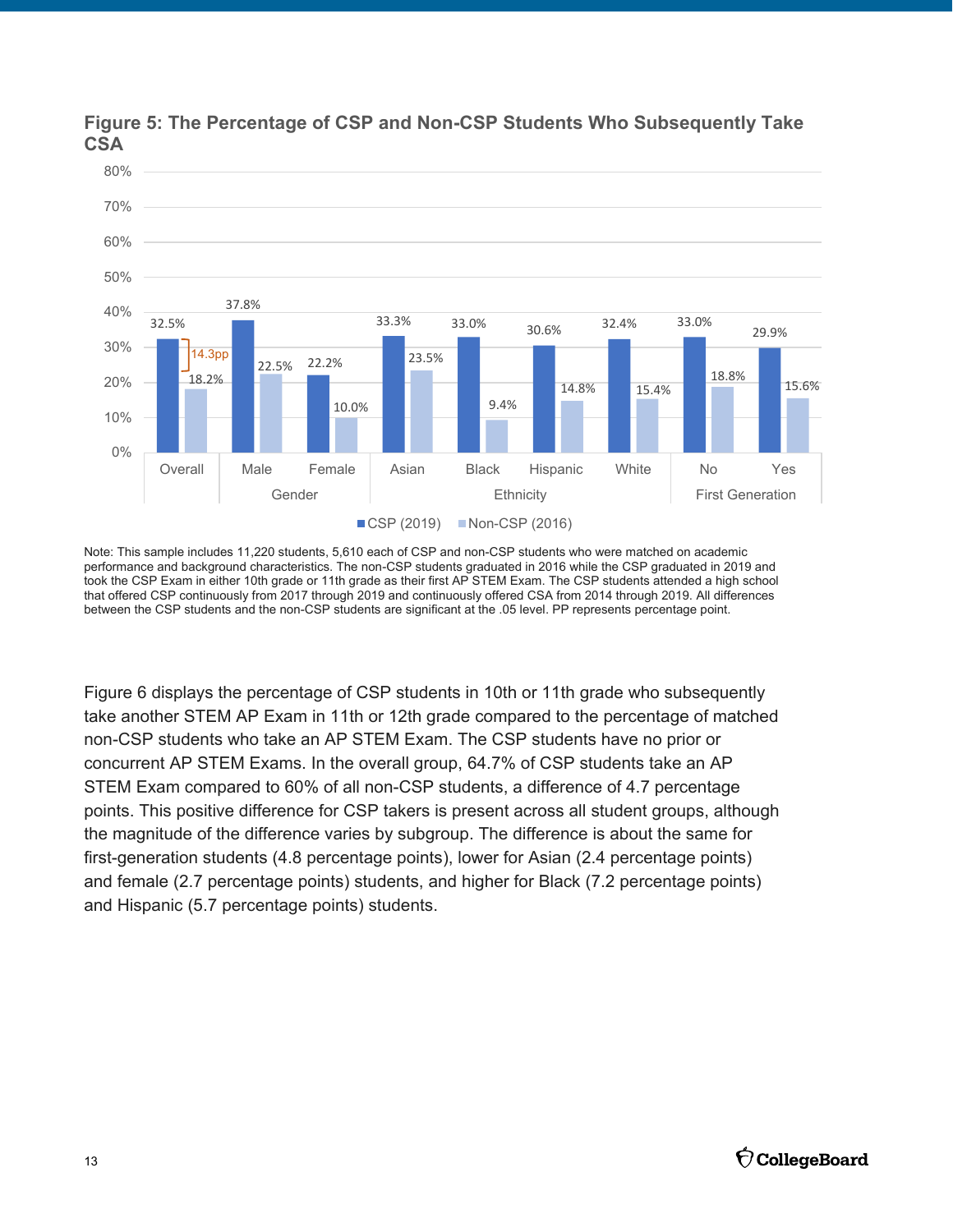<span id="page-13-0"></span>



Note: This sample includes 22,916 students, 11,458 each of CSP and non-CSP students who are matched on academic performance and background characteristics. The non-CSP students graduated in 2016 while the CSP graduated in 2019 and took the CSP Exam in either 10th grade or 11th grade as their first AP STEM Exam. The CSP students attended a high school that offered CSP continuously from 2017 through 2019. All differences between the CSP students and the non-CSP students are significant at the .05 level. PP represents percentage point.

Finally, we investigate whether AP CSP is serving as an entryway into the STEM pipeline for those students who take CSP. Figure 7 displays the percentage of CSP students for whom CSP is their first AP STEM course. Half (51%) of all students who took AP CSP did so as their first AP STEM Exam. $^5$  Students who have been traditionally underrepresented in STEM are even more likely to take CSP as their first AP STEM. CSP was the first AP STEM course for 68% of Black students, 59% of Hispanic students, and 60% of first--generation students taking CSP.

5. Other STEM AP Exams include AP Computer Science A, Calculus AB, Calculus BC, Statistics, Environmental Science, Biology, Chemistry, Physics B, Physics 1, Physics 2, Physics C: Mechanics, and Physics C: Electricity and Magnetism.

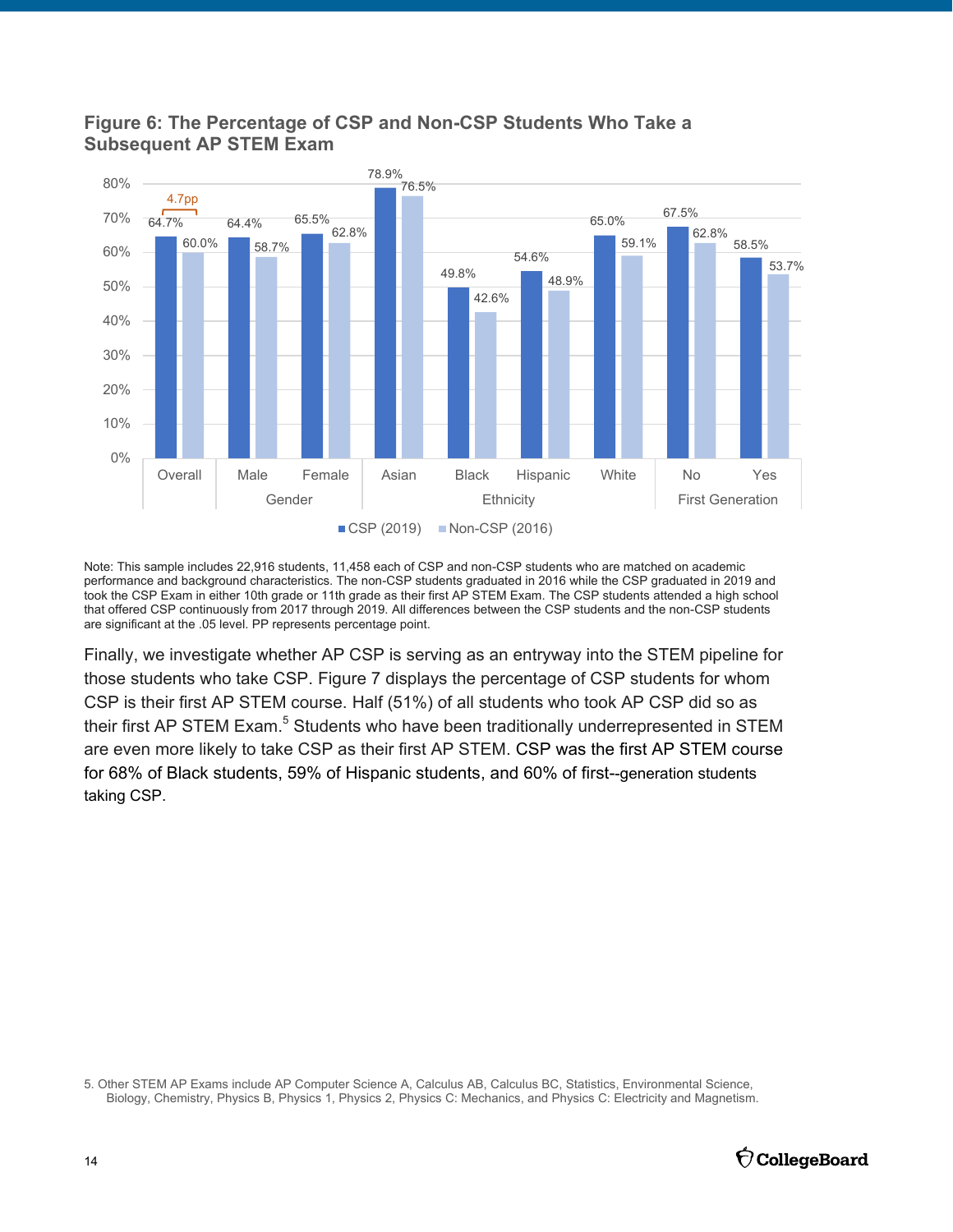

<span id="page-14-0"></span>

Note: First AP STEM is defined as having no prior STEM AP's and having no concurrent STEM AP's.

## **Summary**

This study provides compelling evidence that CSP students are more likely to participate in computing and STEM fields. The introduction of CSP diversified the population of students taking AP computer science coursework in high school, revealing higher proportions of female, Black, and Hispanic students in CSP than CSA. After taking CSP, students are more likely to declare a STEM major and considerably more likely to declare a computer science major. The increases in college computer science majoring are evident both for students who take AP CSP as their only AP STEM course in high school as well as for students who take CSP and another AP STEM, including CSA in high school. After taking CSP, students are also more likely to participate in additional AP STEM courses in high school and to take AP CSA compared to similar students who did not take CSP.

As students in the graduating class of 2019 progress through college and graduate, it will be important to study longer-term outcomes and investigate whether CSP students are more likely to persist in their computer science and STEM majors, earn better grades in college, graduate in a timely manner, and obtain gainful employment in their field of study. As more high schools offer CSP, it will also be important to understand how the results from this study, based on schools and districts that might be considered the "early adopters" of CSP, generalize to a broader group of schools and students who embrace the goal of diversifying the pipeline of students interested in computer science in the years to come.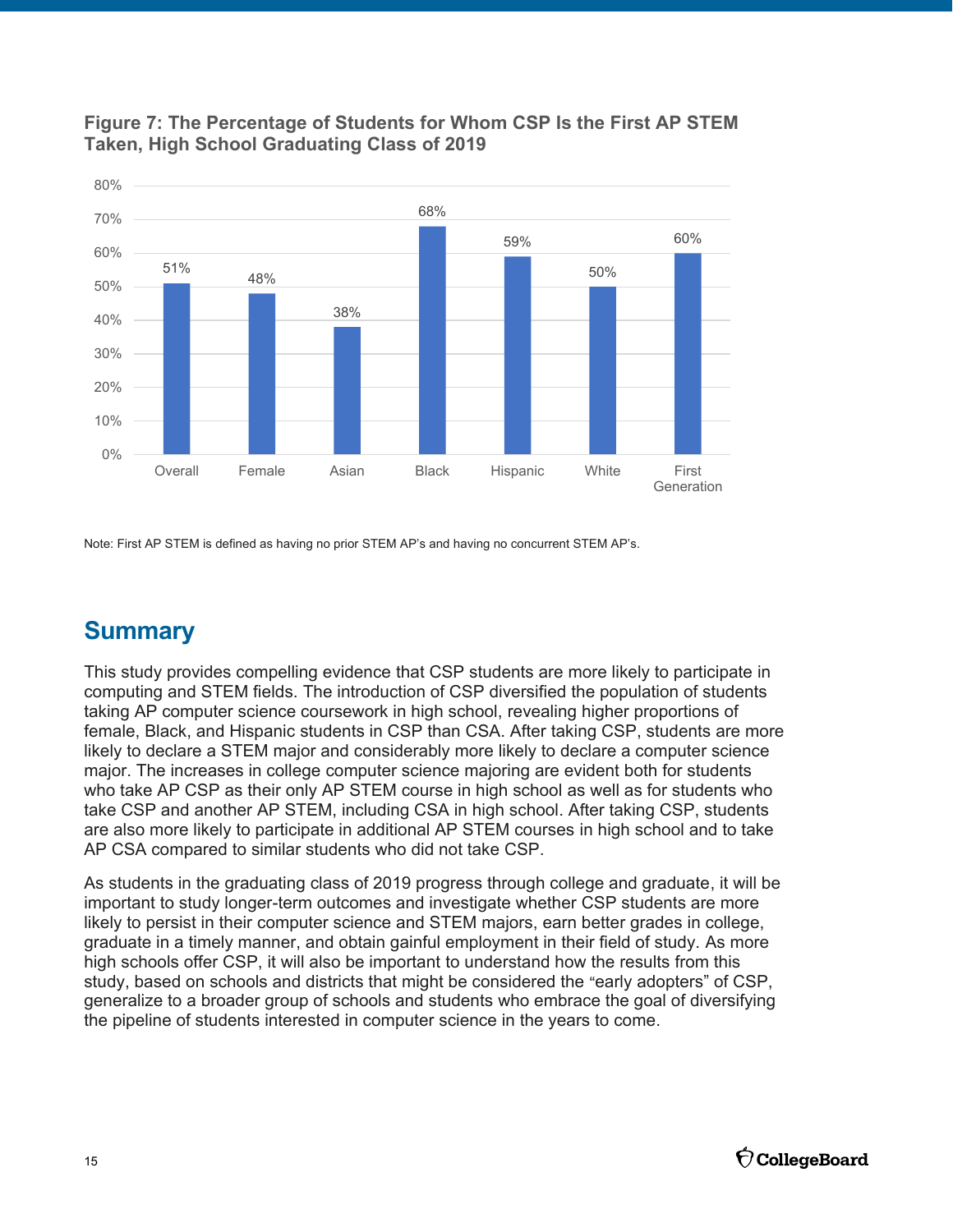## <span id="page-15-0"></span>**References**

Braught, G., T. Wahls, and L. M. Eby.2011. The Case for Pair Programming in the Computer Science Classroom. *ACM Transactions on Computing Education*, 11(1), no.1, Article no. 2 Feb 2011.

Bureau of Labor Statistics, U.S. Department of Labor, *Occupational Outlook Handbook*, Computer and Information Research Scientists Retrieved from [https://www.bls.gov/ooh/computer-and-information-technology/computer-and-information](https://www.bls.gov/ooh/computer-and-information-technology/computer-and-information-research-scientists.htm)[research-scientists.htm](https://www.bls.gov/ooh/computer-and-information-technology/computer-and-information-research-scientists.htm) 

Cheryan, S., S .A. Ziegler, A. K. Montoya, and L Jiang. 2017. Why are some STEM fields more gender balanced than others? *Psychological Bulletin, 143*(1), 1–35.

Google. 2014. *Women Who Choose Computer Science—What Really Matters: The Critical Role of Encouragement and Exposure*. Retrieved from [https://static.googleusercontent.com/](https://static.googleusercontent.com/media/edu.google.com/en//pdfs/women-who-choose-what-really.pdf) [media/ edu.google.com/en//pdfs/women-who-choose-what-really.pdf](https://static.googleusercontent.com/media/edu.google.com/en//pdfs/women-who-choose-what-really.pdf)

Johnson, D. W., and R. T. Johnson. 1989. Cooperation and Competition Theory and Research. Edina, MN: Interaction Book Company.

Mattern, K. D., E. J. Shaw, and M. Ewing. 2011. *Advanced Placement Exam participation: Is AP Exam participation and performance related to choice of college major?* (College Board Research Report No. 2011-6). New York: College Board. Retrieved from [https://research.collegeboard.org/ sites/default/files/publications/2012/7/researchreport2011-](https://research.collegeboard.org/sites/default/files/publications/2012/7/researchreport2011-6-ap-participation-performance-major-choice.pdf) 6-ap-participation-performance-major-choice.pdf

Smith, K., S. Jagesic, J. Wyatt, and M. Ewing. 2018. *AP STEM Participation and Postsecondary STEM Outcomes: Focus on Minority, First-Generation, and Female Students*. New York: College Board. Retrieved from <https://files.eric.ed.gov/fulltext/ED581514.pdf>

Tai, R. H., C. Q. Liu, J. T. Almarode, and X. Fan. 2010. Advanced Placement course enrollment and long-range educational outcomes. In P. M. Sadler, G. Sonnert, R. H. Tai, and K. Klopfenstein, (Eds.), *AP: A critical examination of the Advanced Placement Program* (pp. 109–137). Cambridge, MA: Harvard Education Press.

U.S. Department of Education, National Center for Education Statistics. 2012, July., *Degrees and other formal awards conferred*. Retrieved from [https://nces.ed.gov/programs/digest/d12/tables/dt12\\_349.asp](https://nces.ed.gov/programs/digest/d12/tables/dt12_349.asp) 

.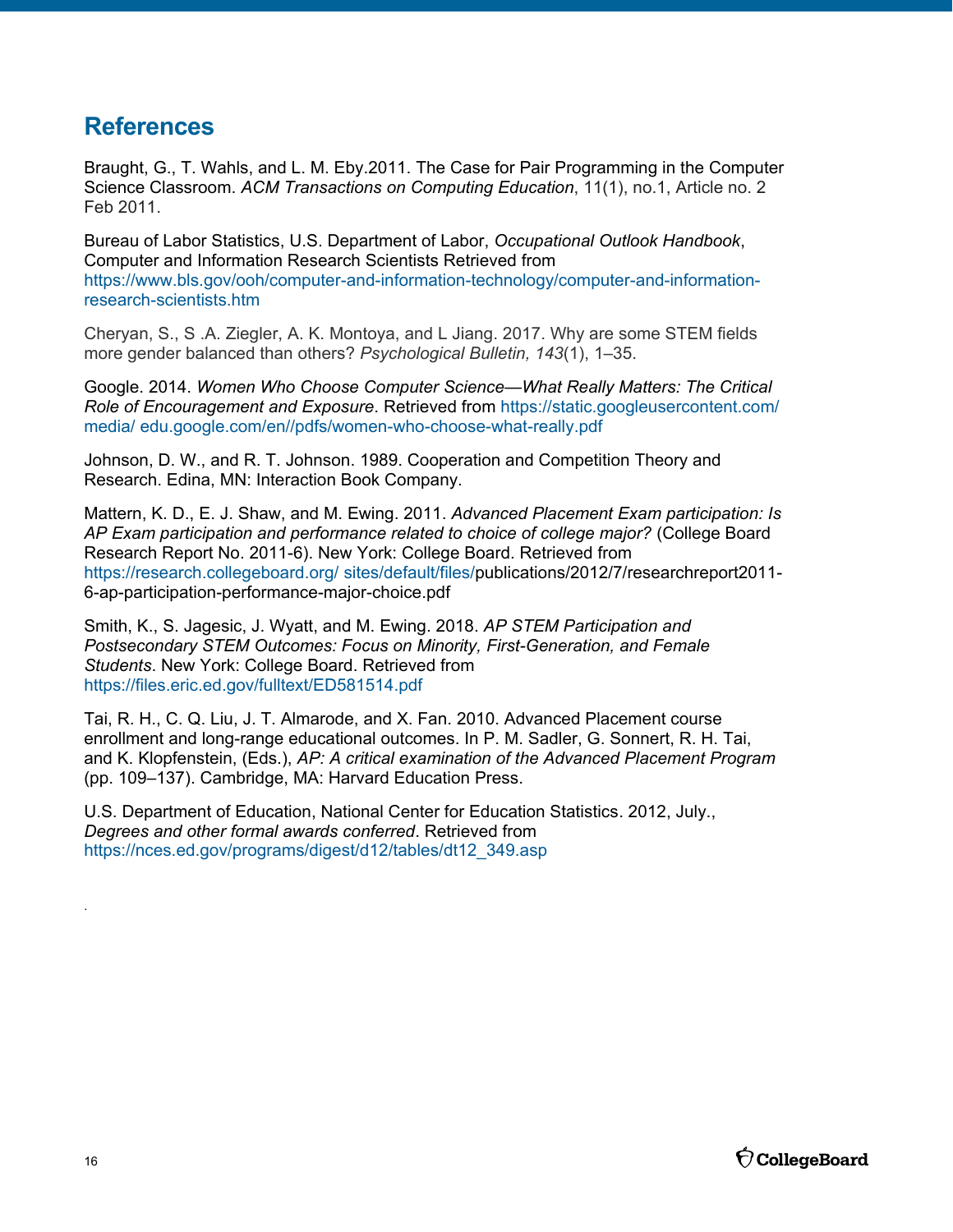## <span id="page-16-0"></span>**Appendix**

|                         |                   | <b>CSP</b>    |                | <b>CSA</b>    |                |
|-------------------------|-------------------|---------------|----------------|---------------|----------------|
|                         |                   | <b>Number</b> | <b>Percent</b> | <b>Number</b> | <b>Percent</b> |
| Gender                  | Female            | 20,845        | 31.8           | 15,693        | 24.3           |
|                         | Male              | 44,794        | 68.2           | 48,781        | 75.7           |
| Ethnicity               | American Indian   | 149           | 0.2            | 93            | 0.1            |
|                         | Asian             | 13,176        | 20.1           | 22,557        | 35.0           |
|                         | <b>Black</b>      | 4,914         | 7.5            | 2,376         | 3.7            |
|                         | Hispanic          | 13,639        | 20.8           | 7,622         | 11.8           |
|                         | Native Hawaiian   | 105           | 0.2            | 73            | 0.1            |
|                         | White             | 29,865        | 45.5           | 27,871        | 43.2           |
|                         | Two or More Races | 2,931         | 4.5            | 2,895         | 4.5            |
|                         | No Response       | 860           | 1.3            | 987           | 1.5            |
| <b>First Generation</b> | No                | 45,401        | 70.5           | 52,837        | 82.8           |
|                         | Yes               | 19,042        | 29.5           | 10,965        | 17.2           |
| <b>Total</b>            |                   | 65,639        |                | 64,474        |                |

#### **Table A-1: Composition of Students Taking CSP and CSA: Graduating Class of 2019**

Note: Small sample sizes of American Indian and Native Hawaiian preclude examination of these student subgroups in most analyses. In Figure 2, Figure 4, Figure 5, and Figure 6, the number of American Indian and Native Hawaiian students was between 1 and 15.